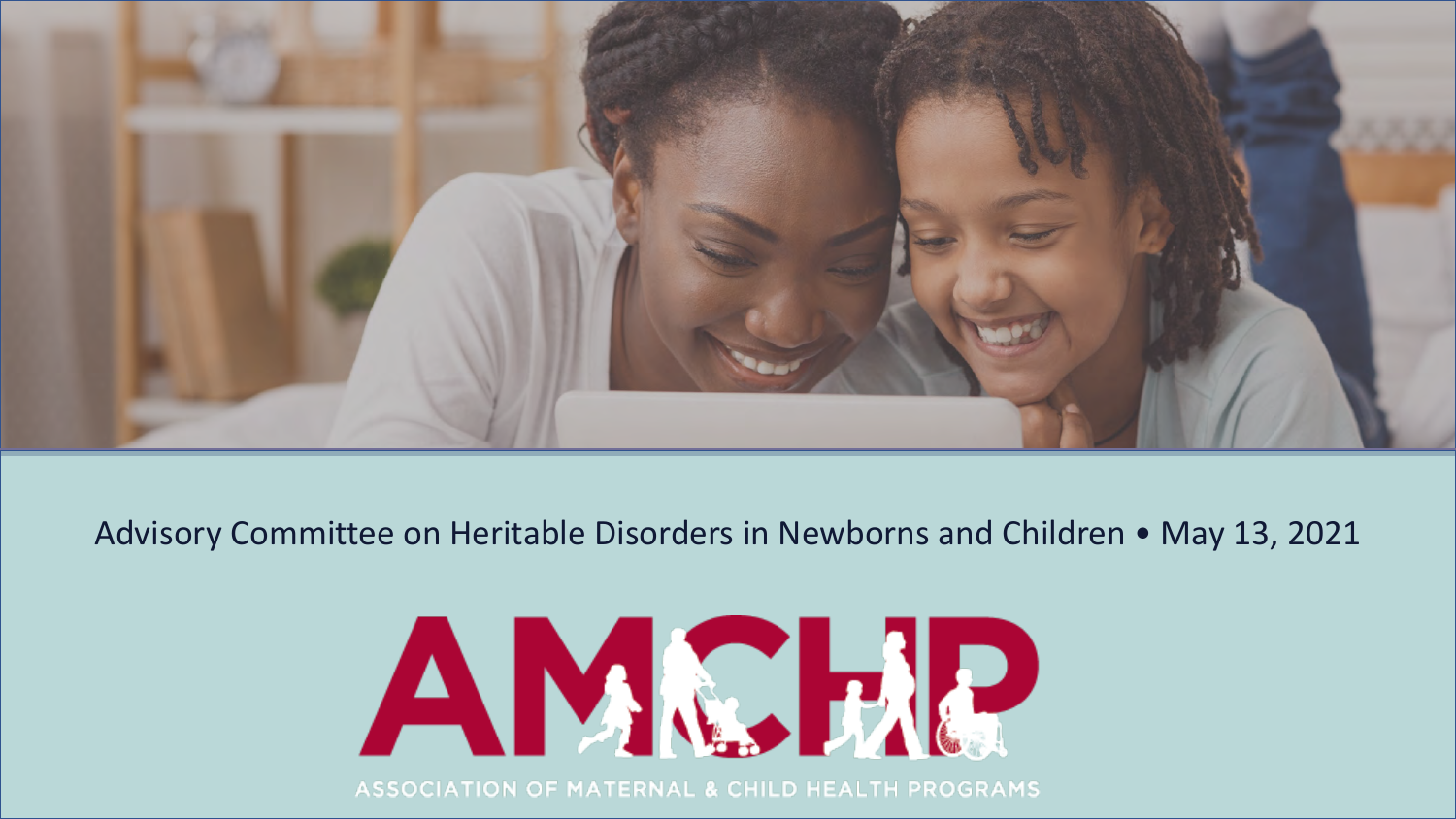

## Agenda

- AMCHP & Project Overview
- NBS Project Partners
- Lessons Learned & Next Steps
- Q & A

This project is supported by the Health Resources and Services Administration (HRSA) of the U.S. Department of Health and Human Services (HHS) as part of an award totaling \$4,000,000 with 0% percentage financed with nongovernmental sources. The contents are those of the authors and do not necessarily represent the official views of, nor an endorsement, by HRSA, HHS, or the US Government.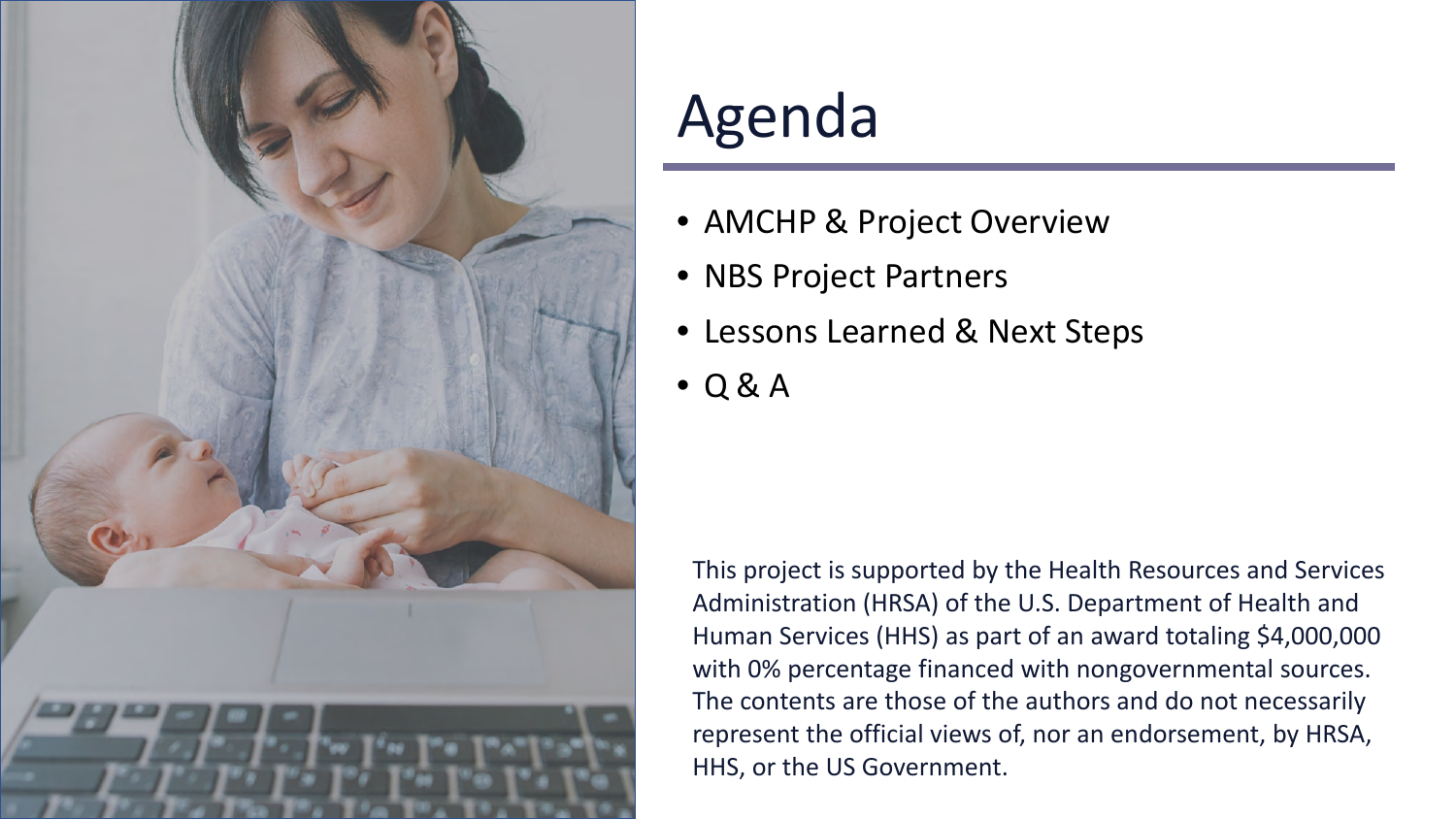## AMCHP

AMCHP leads and supports programs nationally to protect and promote the optimal health of women, children, youth, families, and communities.

AMCHP envisions a nation that values and invests in the health and wellbeing of all women, children, youth, families, and communities so that they may thrive.

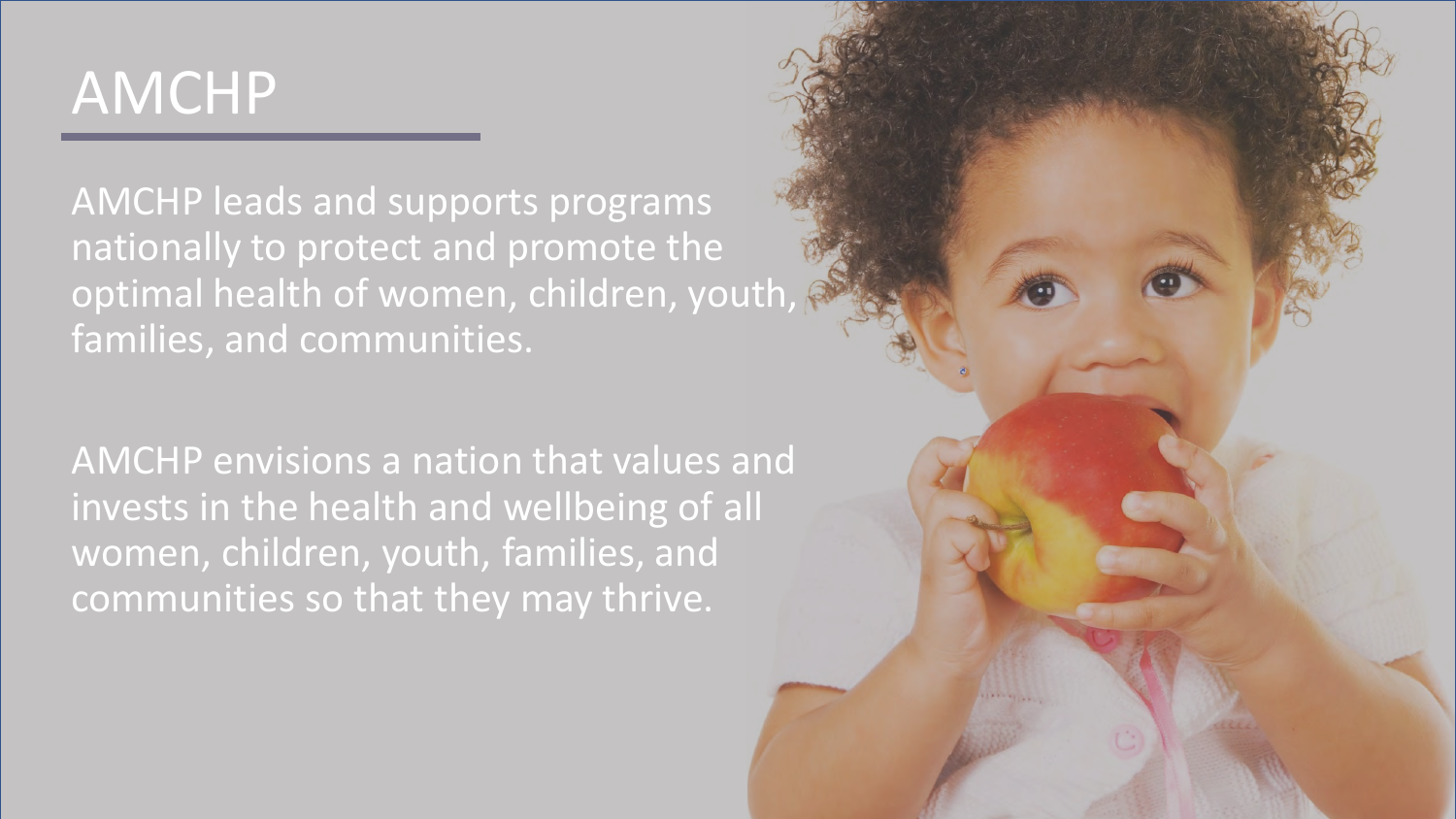### Anti-Racism Commitment

"We cannot fully achieve our goals unless we acknowledge that racism is a public health crisis and directly impacts the health outcomes of our communities and those we serve."

- All-In Statement, June 23, 2020

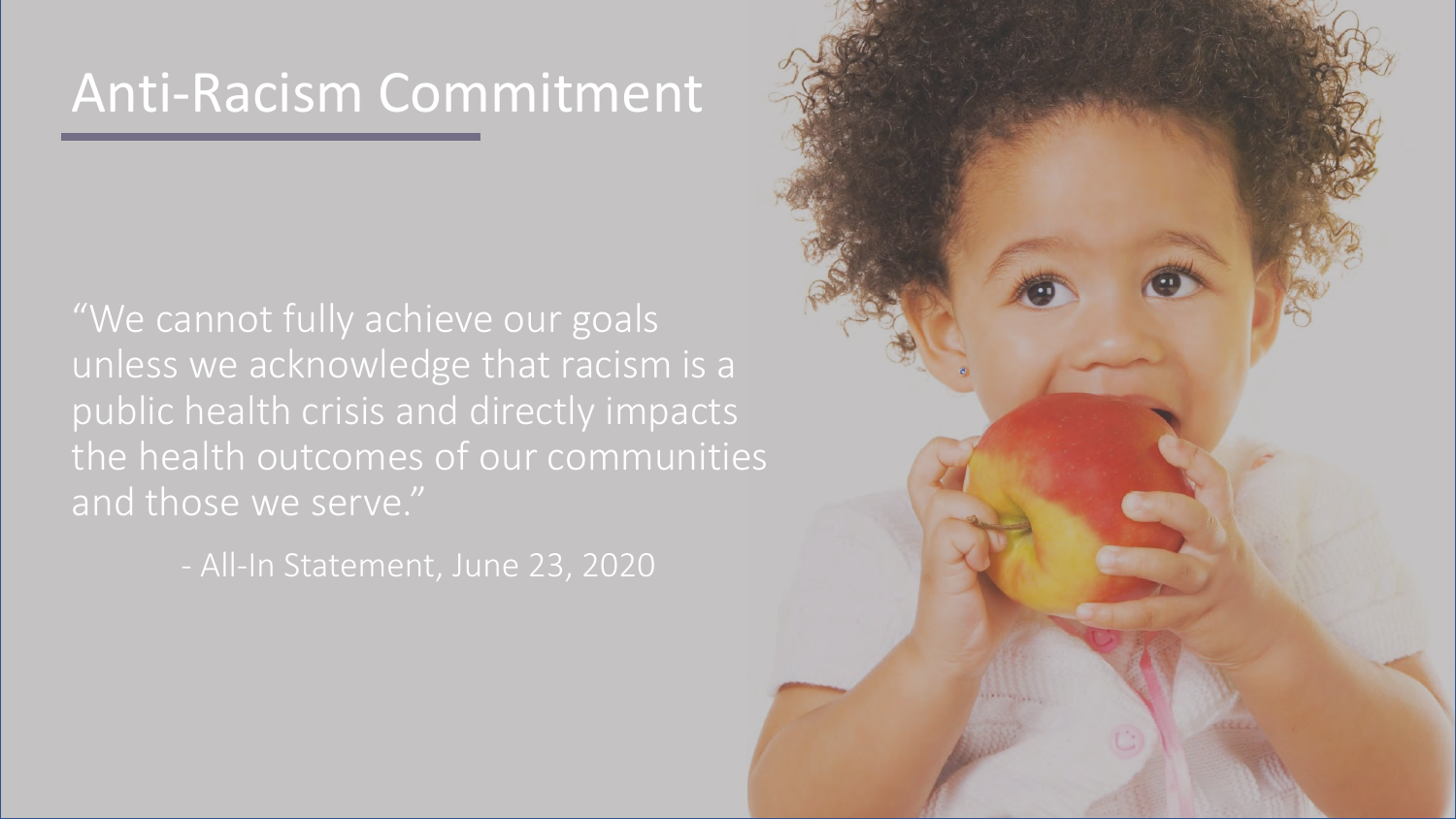# Project Overview

- \$4M CARES Act grant from HRSA MCHB; May 1, 2020 April 30, 2021 (NCE received in March)
- Support telehealth use in MCH public health systems as part of pandemic response

#### Title V &

**CYSHCN** 

*Children & Youth with Special Health Care Needs*

#### **MIECHV**

*Maternal, Infant, & Early Childhood Home Visiting*

#### Newborn Screening

• EHDI

*Early Hearing Detection & Intervention*

• **NBS & CCHD**

*Newborn Bloodspot Screening; Critical Congenital Heart Disease Screening*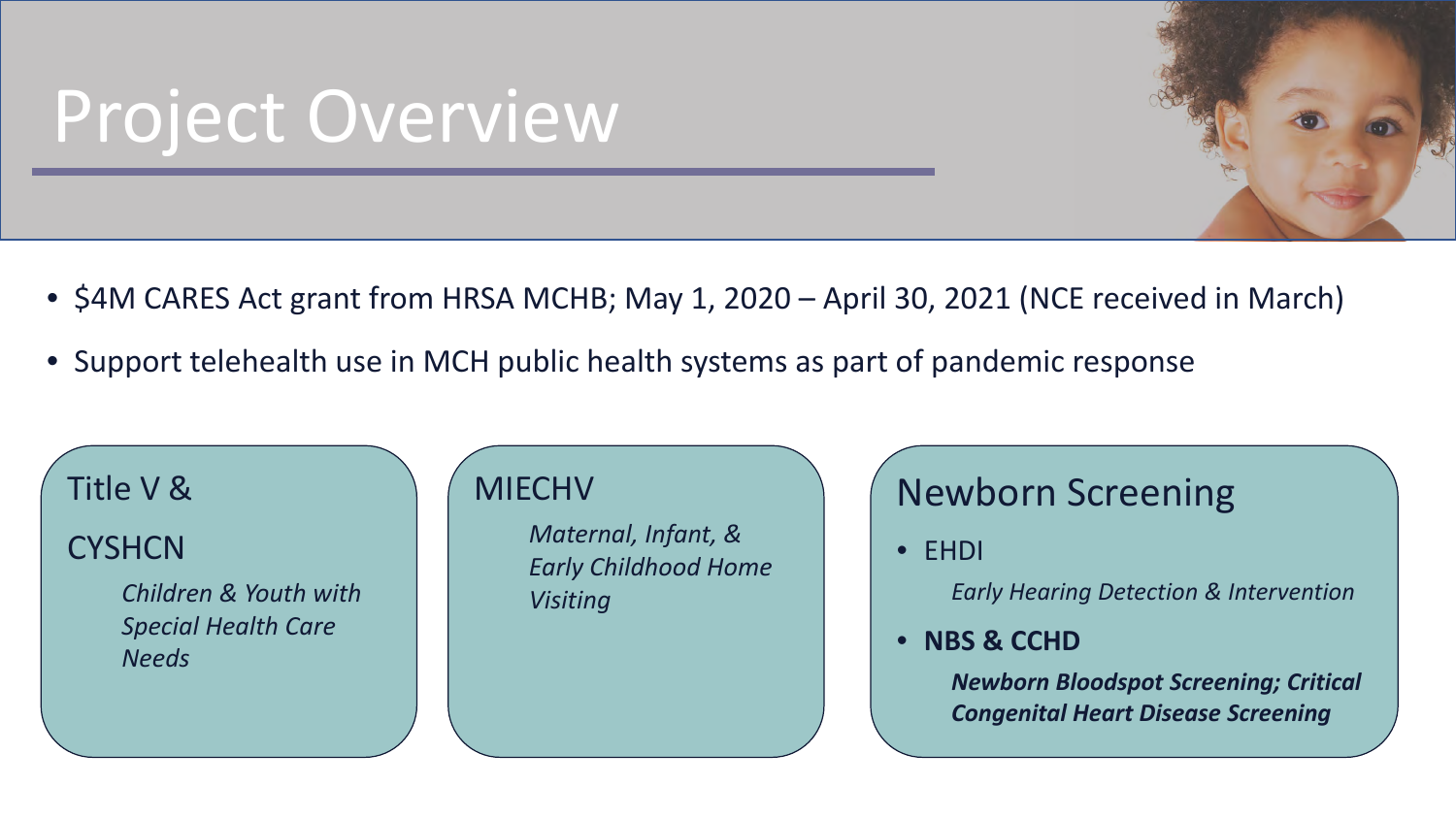# National SME Partners



- Center for Connected Health Policy & Telehealth Resource Centers
- Lived Experience
- Parent to Parent USA, AYA

Public Health Agencies

• ASTHO & NACCHO

#### Home Visiting

• Rapid Response & ASTHVI

EHDI

• NCHAM & Hands & Voices

#### **NBS & CCHD**

• **APHL & Expecting Health at Genetic Alliance**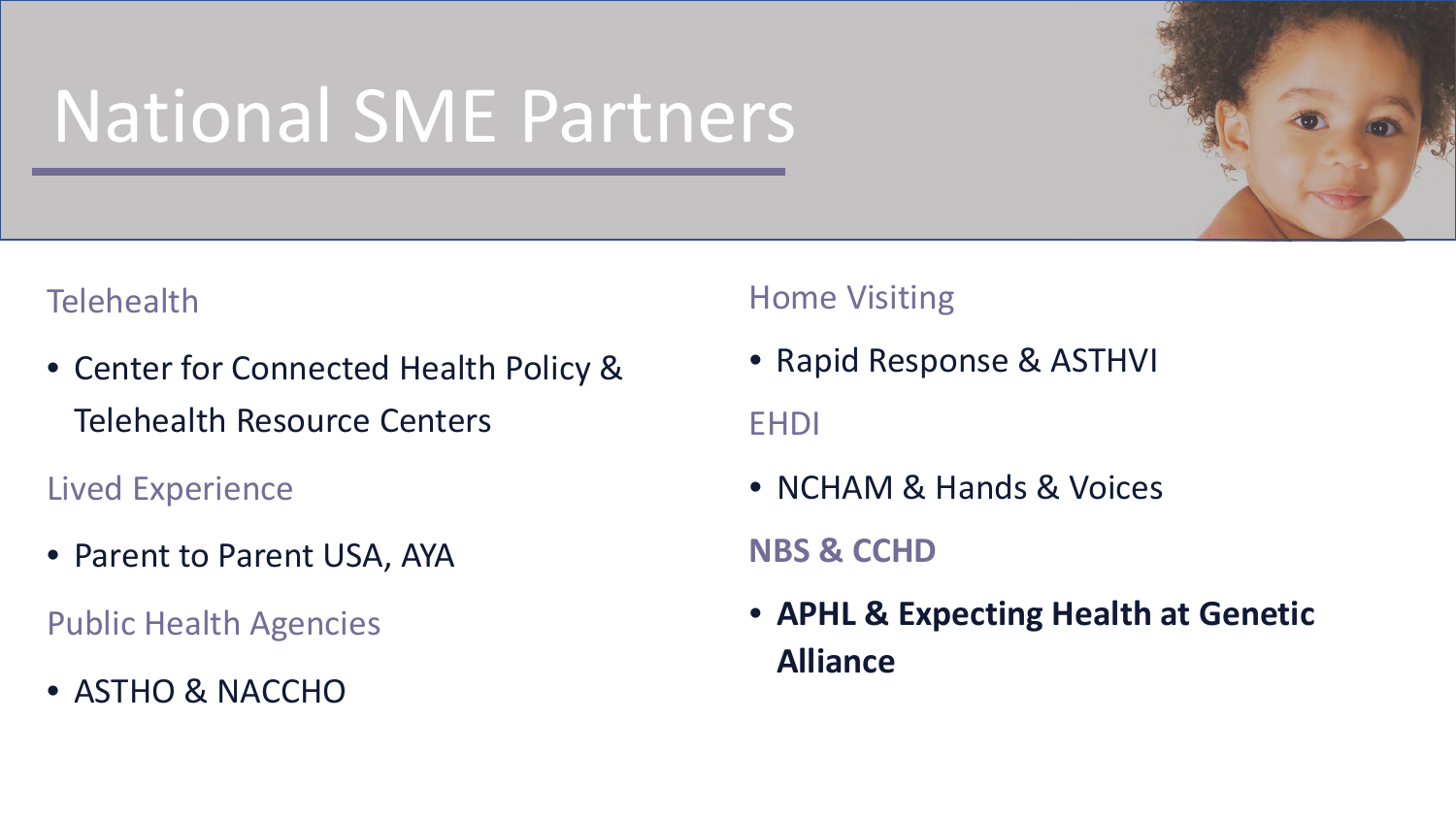# Project Structure

#### National SME Partners

- Steering group, including RFP development & proposal scoring
- Provide technical assistance to MCH agencies & constituents
- Develop national resources, tools, guidance, etc. for MCH professionals, agencies, and families

#### RFP Awardees

- Up to \$100k per jurisdiction
- One or more focus areas
- Awards began in October & November 2020
- Received TA, and peer support through virtual roundtables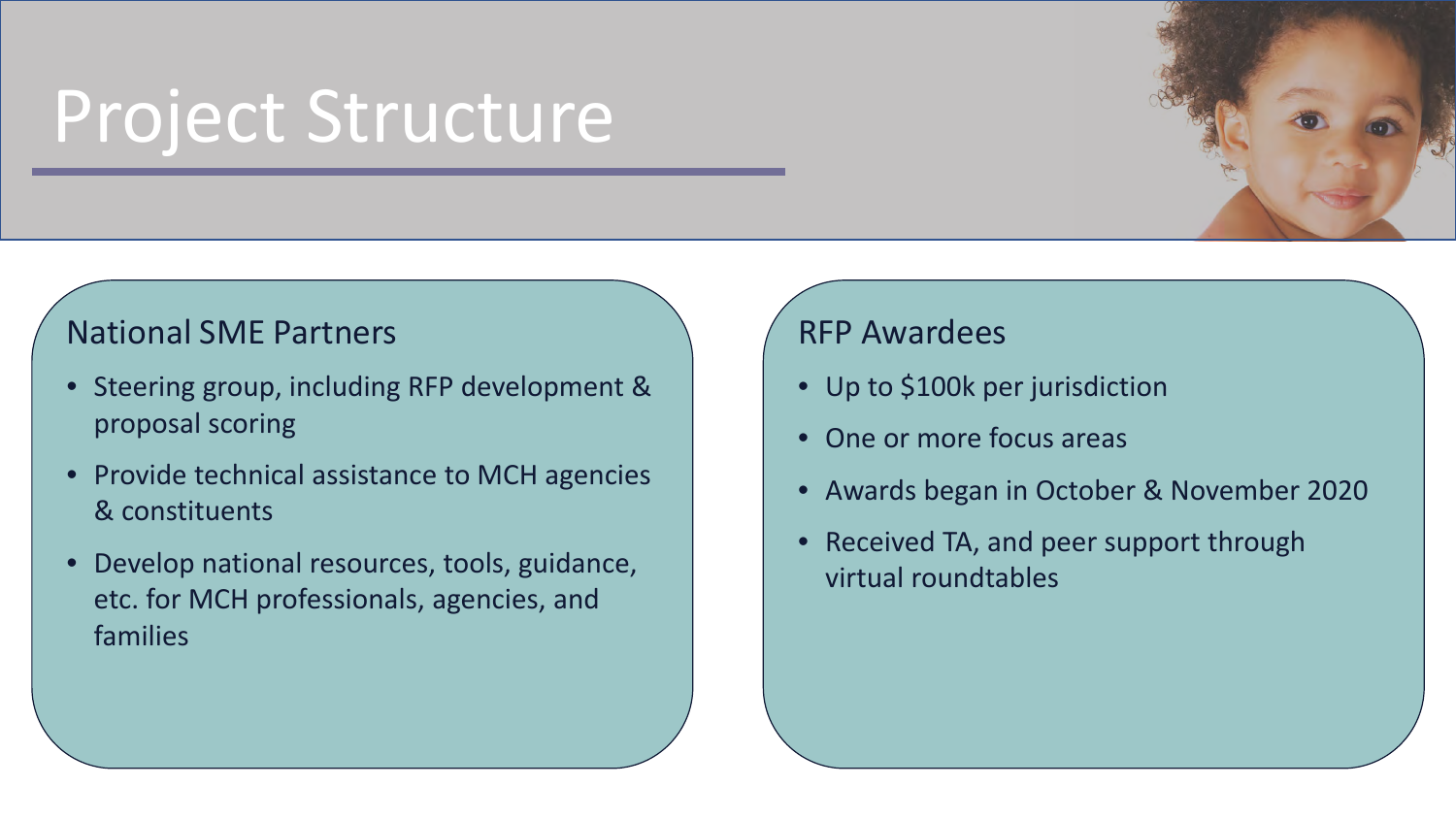# Telehealth Defined



- is the remote delivery of health care services and clinical information via telecommunications technology.
- can be synchronous, such as a video call with a peer support group, or asynchronous, such as a "store-andforward" consultation between providers.

#### Telehealth is not

- solely technology-based, such as health information technology (HIT).
- services that support telework for agencies, but not telehealth for families.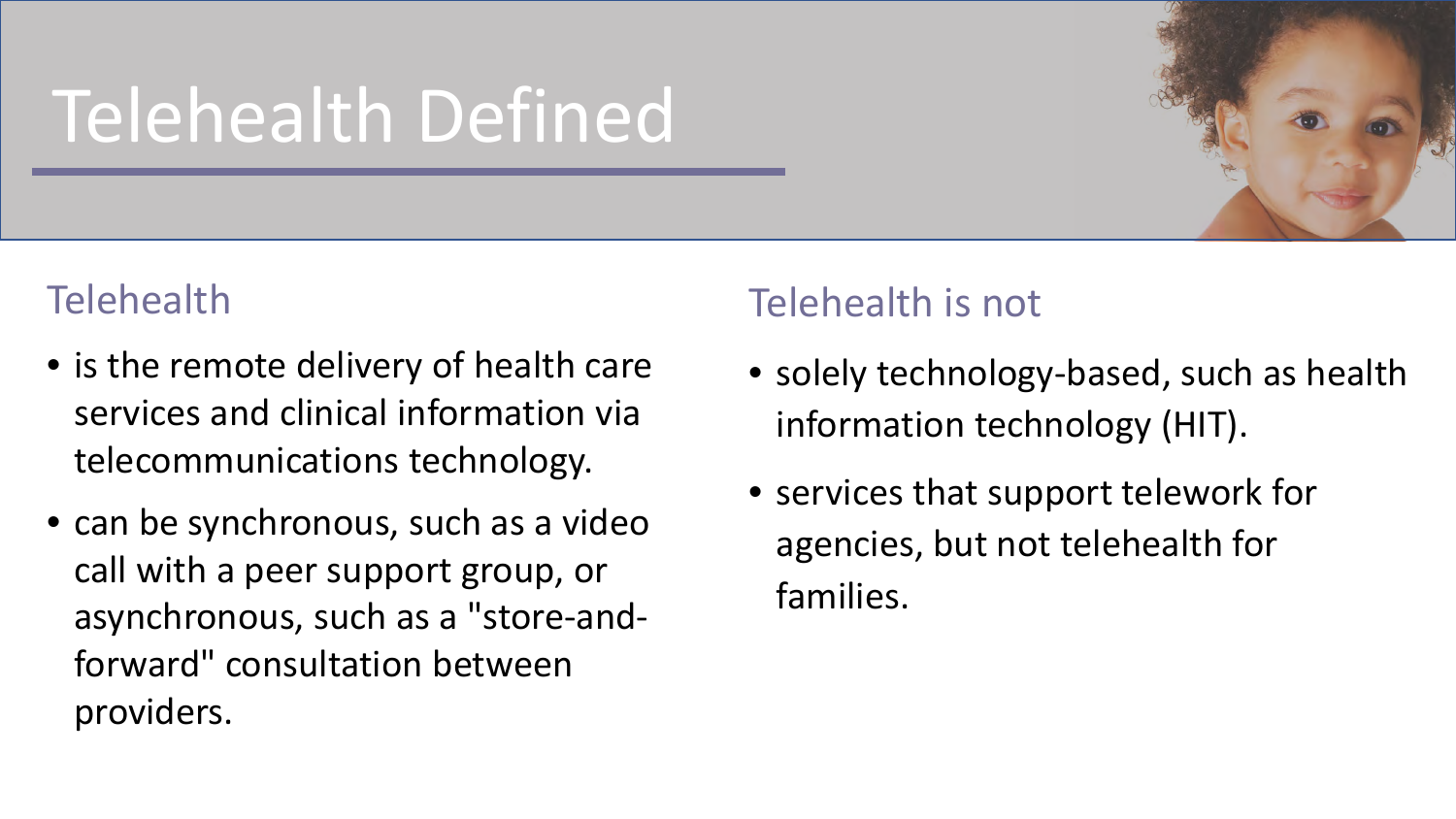

#### Improving the family's experience

#### Increasing health equity

#### Expanding access to services

Collaboration across systems

#### Full family engagement

Innovation in telehealth use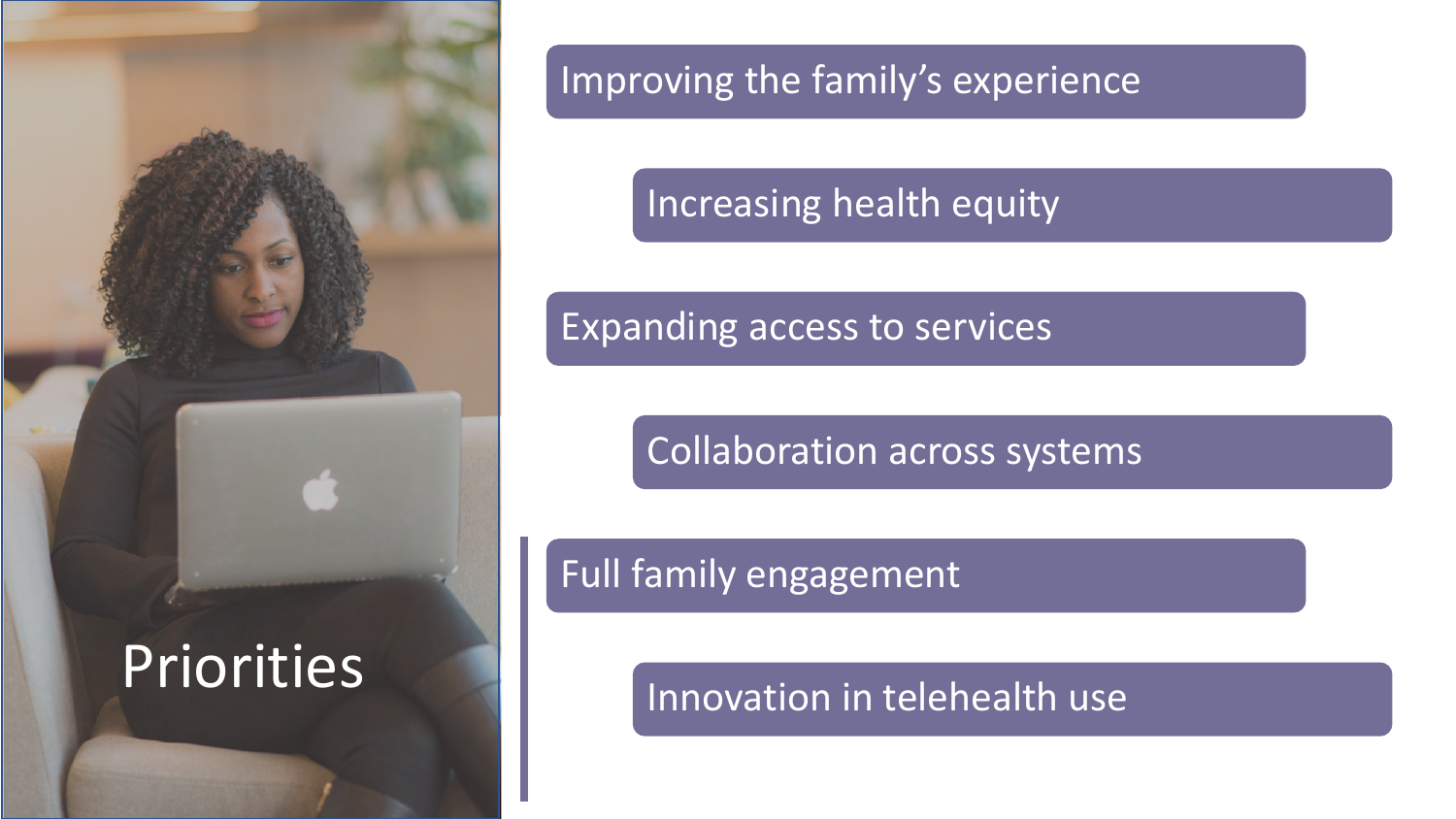

#### Engagement with family-led org

Focus on families not well served *prior* to the pandemic

One proposal per jurisdiction

Encouraged local collaborations

Offered TA & 2 cycles during RFP window

Alternative procurement & contracts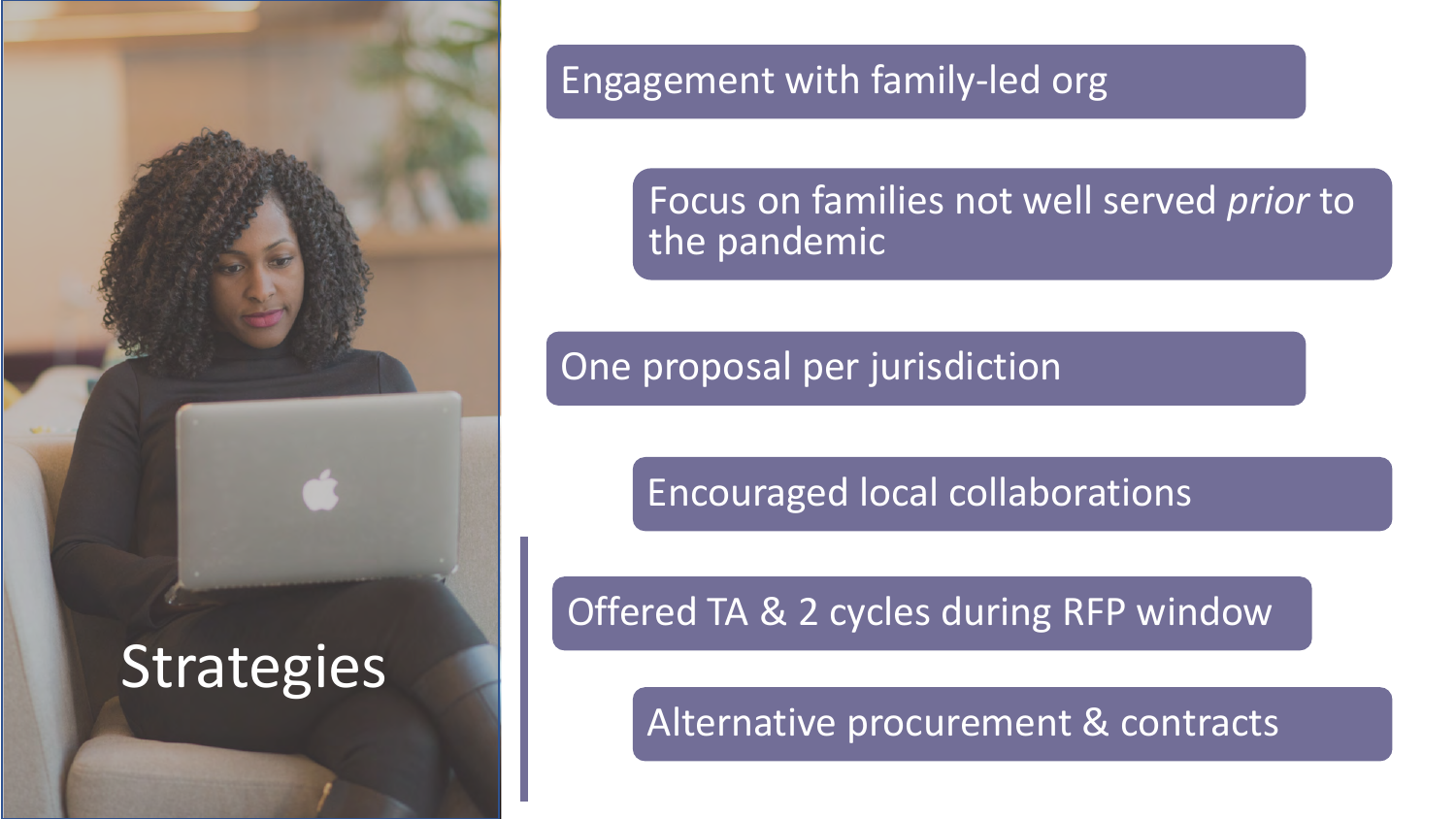# RFP Awardees: 21 Projects



- 18 states
- 3 territories
- 2 tribal nations
- 1 freely associated state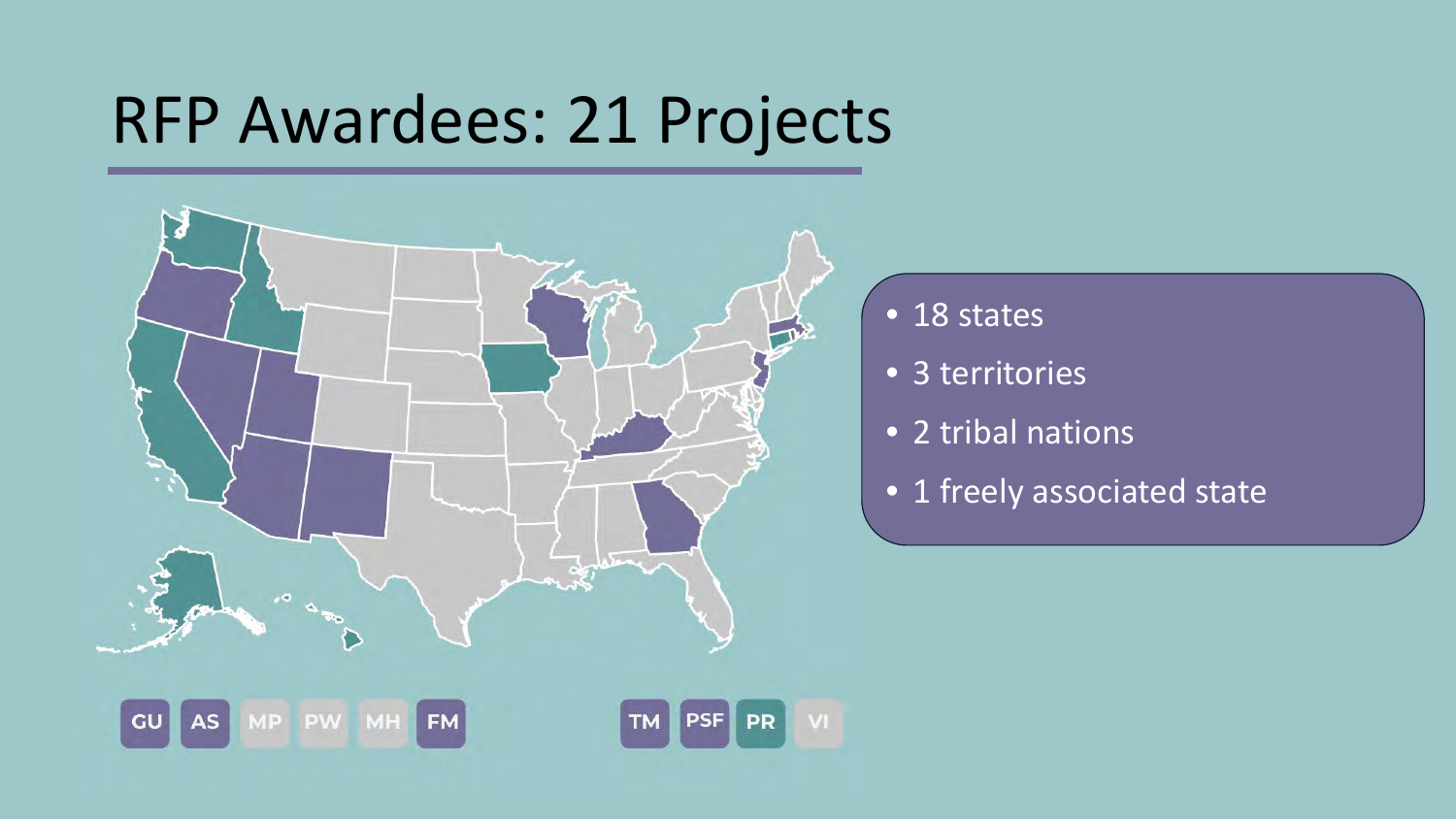# NBS Projects

#### NBS-Focused

- Connecticut
- Puerto Rico
- Alaska (partial award)

#### NBS-Associated

- Iowa
- Hawaii-led project with California, Idaho, and Washington as part of **WSRGN**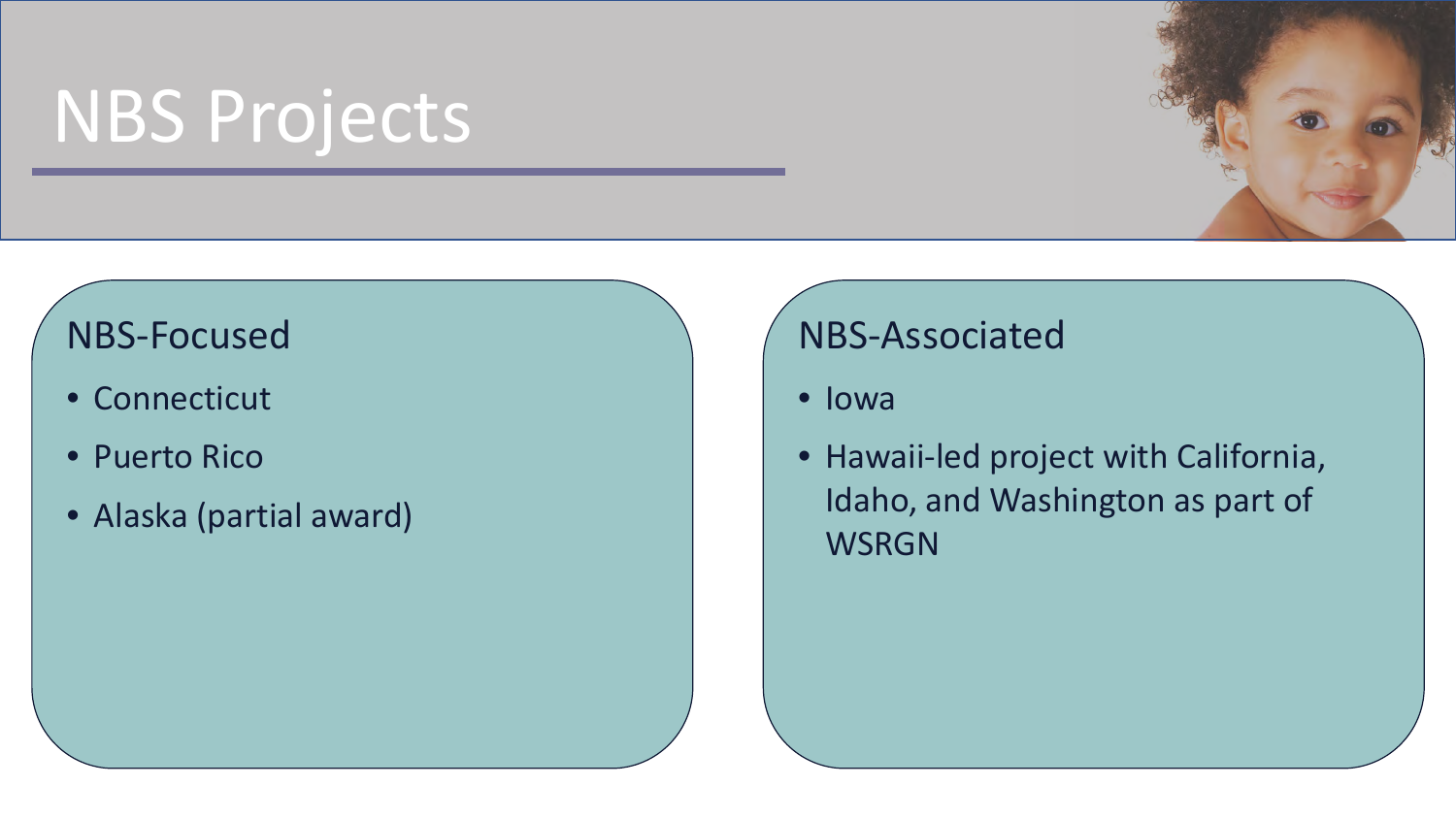# Presenters

• Supporting & engaging families virtually

**Natasha Bonhomme, Expecting Health at Genetic Alliance**

- Improving access to subspecialty care through telehealth **Dr. Sulay Rivera, University of Puerto Rico**
- Expanding services offered to NBS families via telegenetics **Ginger Nichols, Connecticut Children's Medical Center**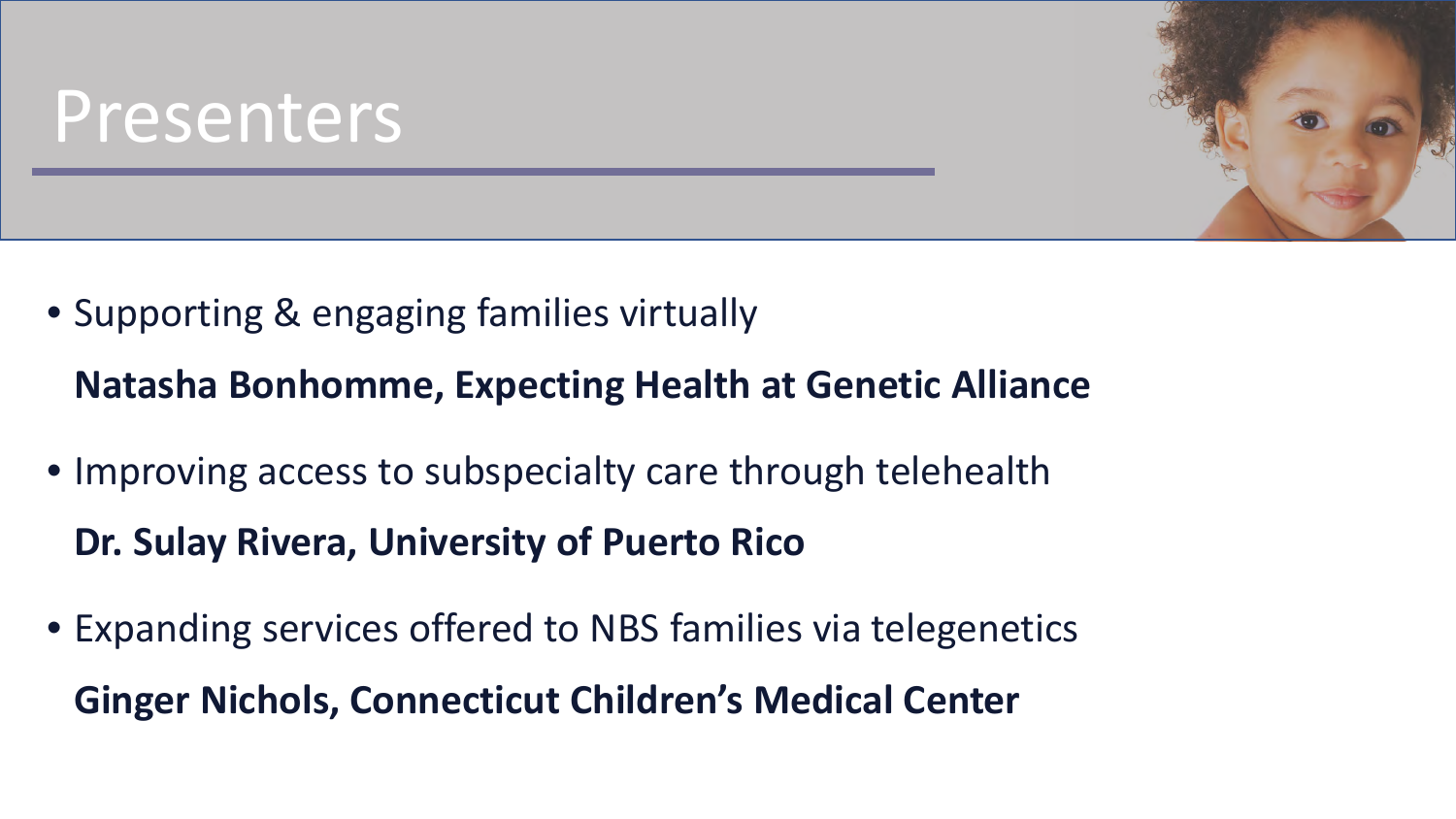### Challenges & Lessons

- Timeline & competing priorities
- Sustainability planning
	- Funding
	- Reimbursement parity
- Data service options for families no 'great' choices
- Flexibility and adaptability are essential
- Family & community engagement improves programs
- The 'impossible' can be done

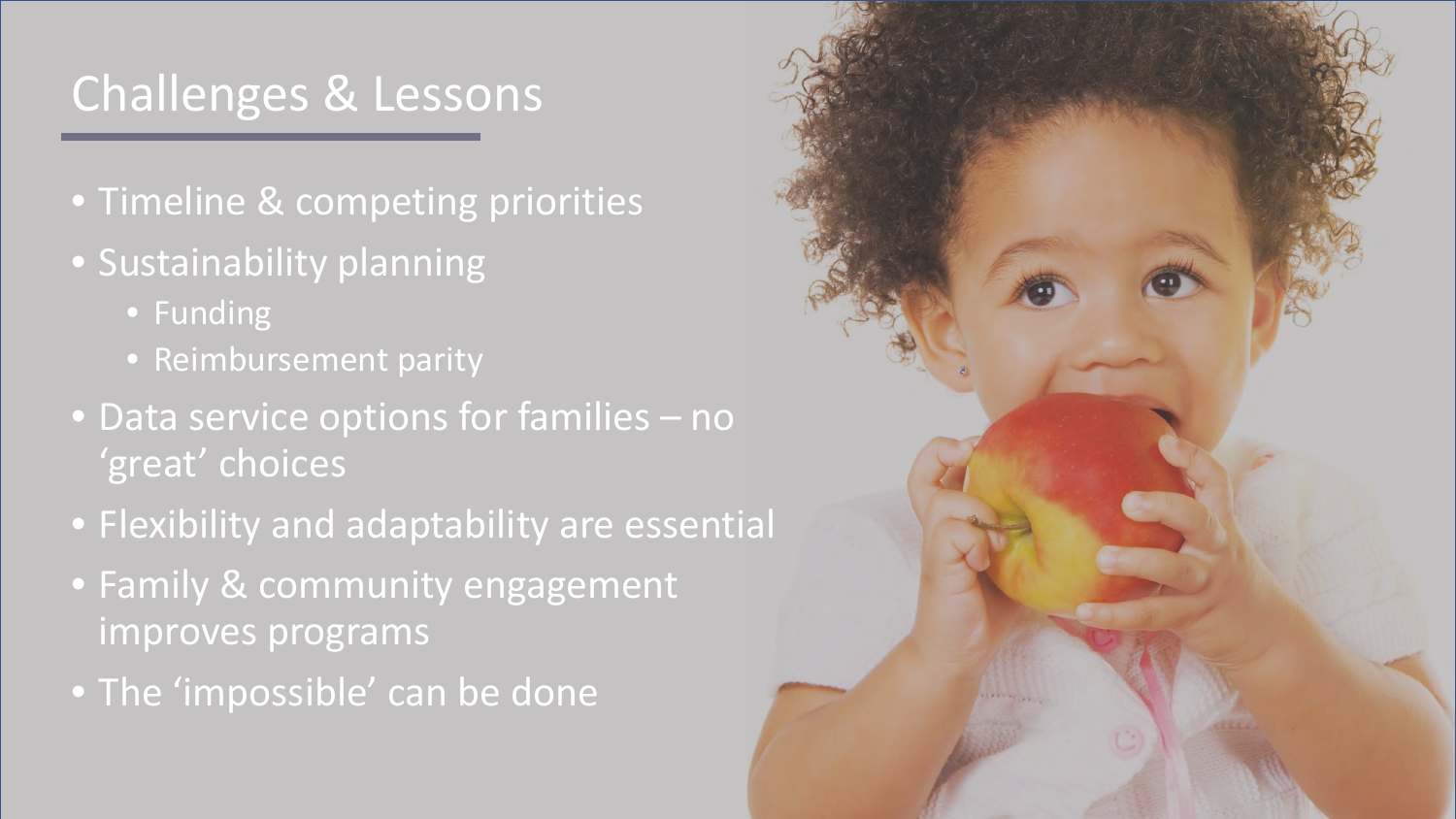### NBS Challenges & Lessons

- Lab capacity & staff reassignments
- Telework versus telehealth
- Direct services to families are often largely in the private sector
- More decentralized than other MCH program areas
- Telehealth provides opportunities to address known systems issues

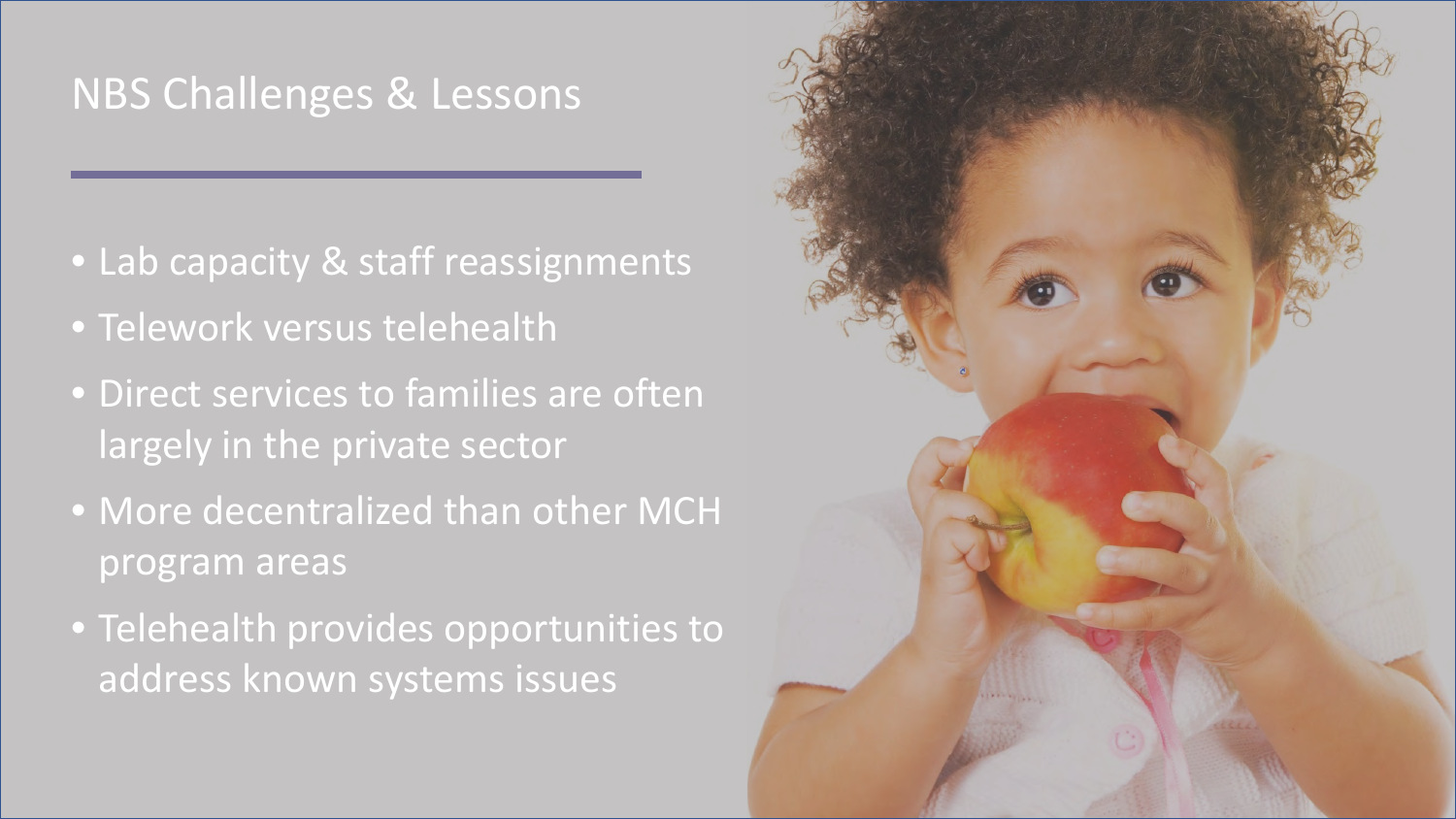### Next Steps

- Continued funding through MCHB NCE and supplemental award from CDC NCBDDD
- New team name: Clinical & Community Collaboration
- Ongoing technical assistance available to *any* MCH program exploring virtual services
- Supporting data collection & evaluation efforts of funded projects
- Opportunities for peer sharing